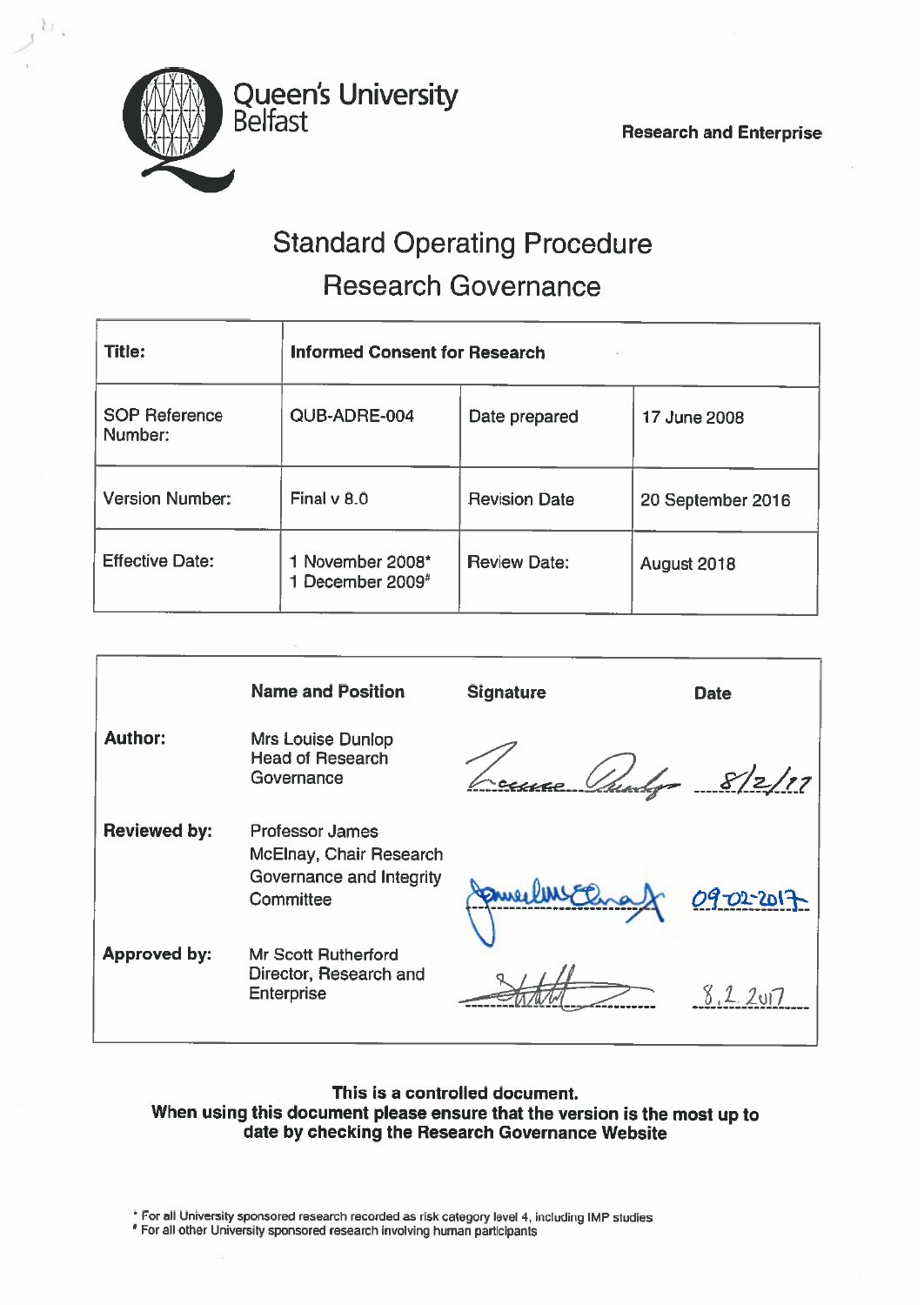$\tilde{\mathbf{r}}$ 

 $\lambda$ 

| <b>Previous Version</b> | Date of             | Reason for                                                 | <b>New Version Number</b> |
|-------------------------|---------------------|------------------------------------------------------------|---------------------------|
| number                  | Review/Modification | <b>Review/Modification</b>                                 |                           |
| Final $v$ 1.0           | 10/11/09            | <b>Annual Review</b>                                       | Draft v 2.0               |
| Draft v 2.0             | 03/05/10            | <b>Update following</b><br><b>MHRA GCP</b><br>Inspection   | Final v 2.0               |
| Final v 2.0             | 10/11/10            | <b>Update following</b><br>consideration by<br><b>RGSG</b> | Final $v$ 3.0             |
| Final $v$ 3.0           | 17/8/12             | <b>Periodic Review</b>                                     | Final $v$ 4.0             |
| Final $v$ 4.0           | 29/10/12            | Amended to include<br>human tissue<br>research             | Final v 5.0               |
| Final v 5.0             | 06/10/2014          | <b>Periodic Review</b>                                     | Final $v$ 6.0             |
| Final v6.0              | 18/02/2015          | Update on consent<br>from minors                           | Final $v$ 7.0             |
| Final v7.0              | 19/09/2015          | <b>Periodic Review</b>                                     | Final v 8.0               |

÷.

# Revision Log

os)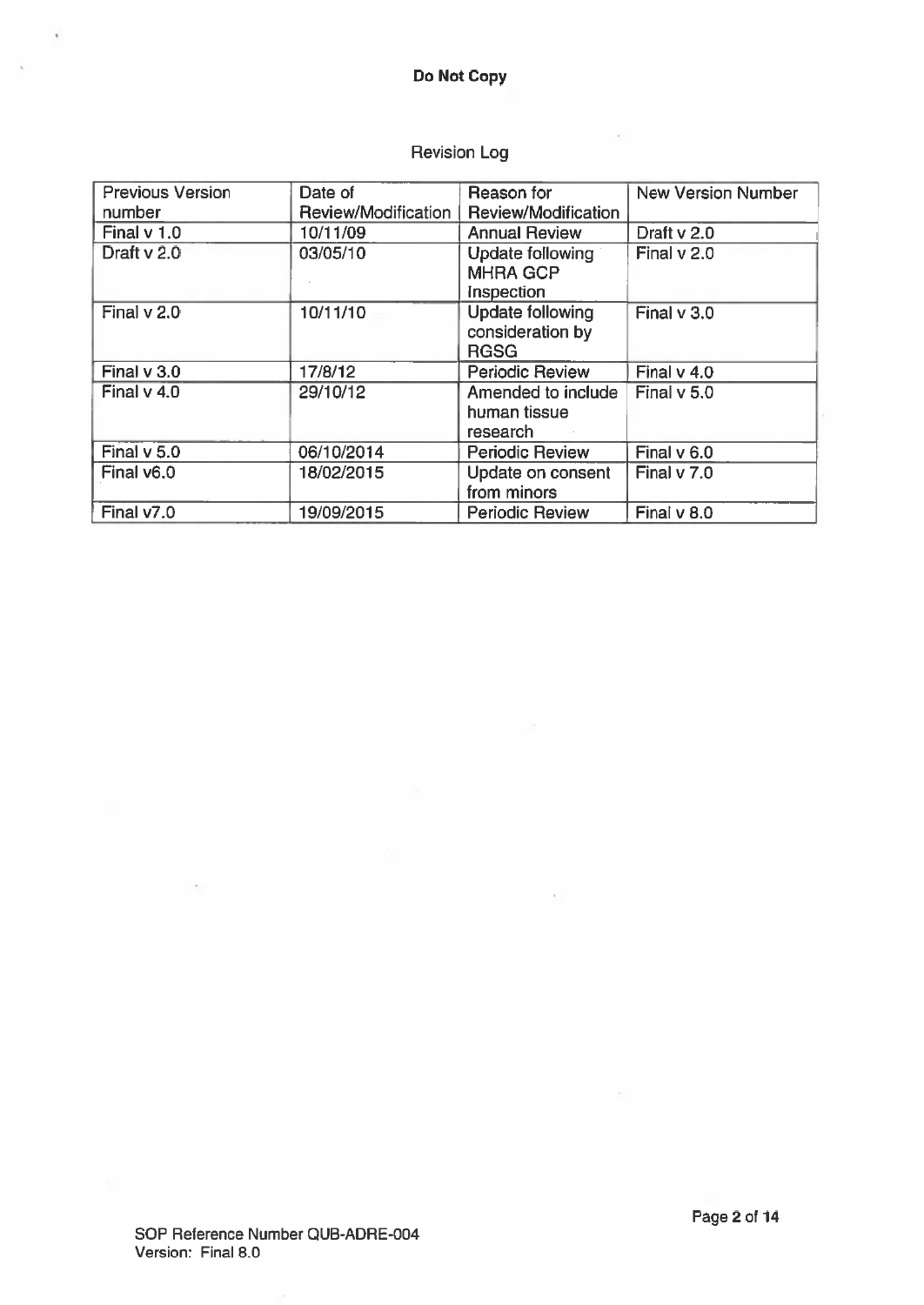# 1. Purpose

This Standard Operating Procedure (SOP) describes the process for obtaining informed consent from <sup>a</sup> research participant. It outlines the informed consent procedures for adults, who are able to give informed consent and the procedures to be followed for vulnerable participants, such as children and adults, who are unable to consent for themselves.

# 2. Introduction

Paragraph 3(1) of Part 1 of Schedule 1 to the Medicines for Human Use (Clinical Trials) Regulations, 2004, implementing Article 2(i) of the EU Directive 2001/20/EC, gives the following definition of informed consent:

A person gives informed consent to take part in research, in particular a clinical trial, only if his/her decision:

- • Is given freely after that person is informed of the nature, significance, implications and risk of the trial; and
- • Either:
	- i Is evidenced in writing, dated and signed, or otherwise marked, by that person so as to indicate his/her consent, or
	- $ii$  If the person is unable to sign or to mark a document so as to indicate his consent, is given orally in the presence of at least one witness and recorded in writing.

Informed consent is the fundamental principle of the Human Tissue Act 2004 (HT Act). The Act requires consent to be obtained for the storage and use of human tissue — defined as 'relevant material — from the living for:

- $i.$  research in connection with disorders or the functioning of the human body, or,
- ii. obtaining scientific or medical information which may be relevant to any person including <sup>a</sup> future person.

Informed consent is also required for the removal, storage and use relevant material from the deceased. Relevant material is defined as material that has come from the human body and consists of or includes human cells.

Informed consent is at the heart of ethical research, and <sup>a</sup> core ethical principal is that every researcher must respec<sup>t</sup> each individual research participant. Therefore diversity and level of understanding must be respected when obtaining informed consent.

All participants entering into a research project/clinical study must have given their informed consent before they can become involved in the research study. In addition, researchers must remember that informed consent is an ongoing requirement, so they must ensure that participants:

- • continue to understand the information relating to the study and any changes in that information;
- •continue to consent to participate throughout the duration of the study.

# 3. Scope

This SOP applies to all members of University staff; both academic and suppor<sup>t</sup> staff as defined by Statute 1, including honorary staff, and students who are conducting research within or on behalf of the University, including research regulated by the Human Tissue Act 2004 (HT Act).

Note: The Northern Ireland Biobank will have their own procedures and requirements and should not follow this SOP.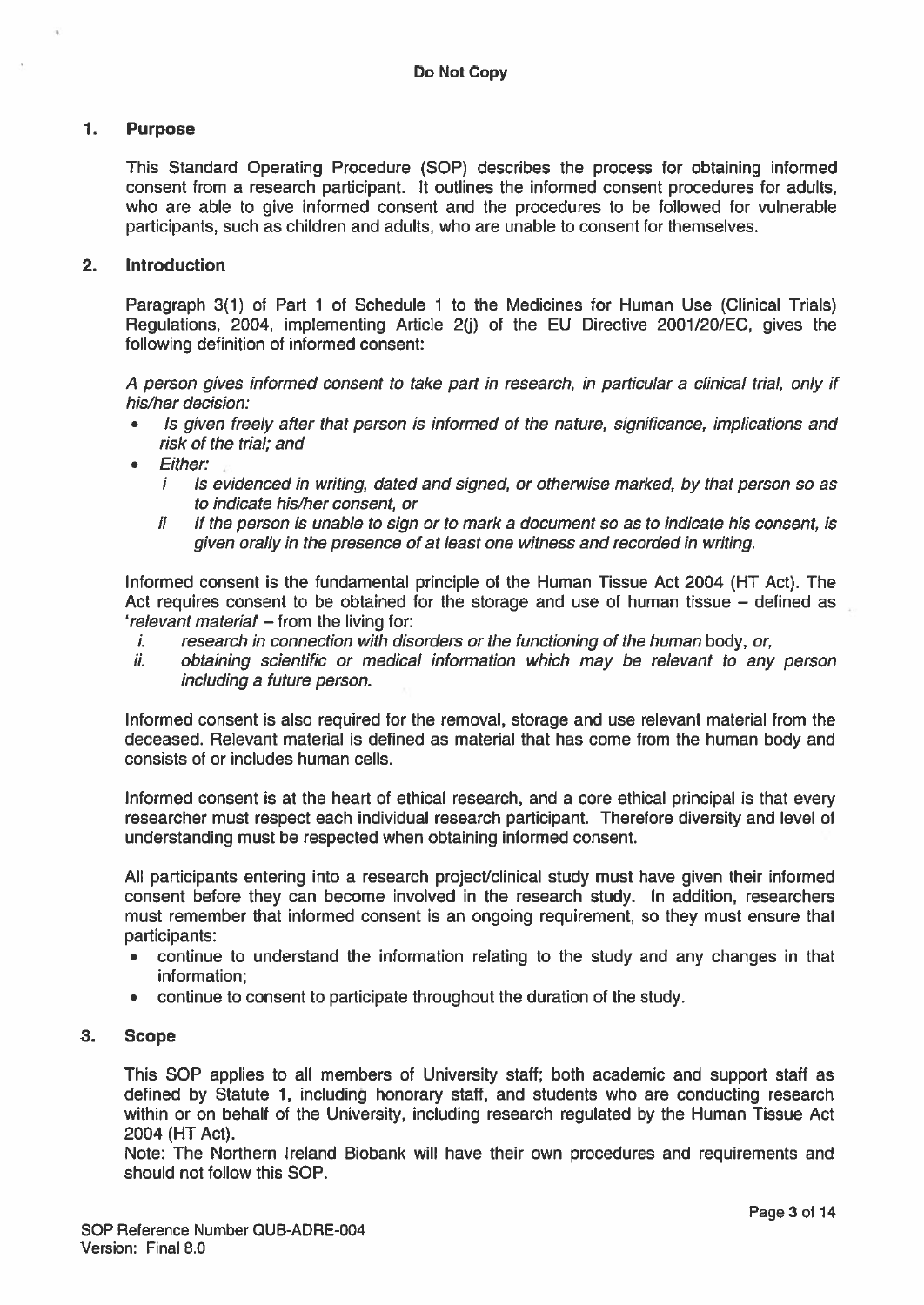## 4. Responsibilities

#### 4.1 Chief Investigator

Overall responsibility for all elements of research activity, including gaining informed consent, rests with the Chief Investigator (CI) although each individual member of the research team is responsible for their own specific actions. As Cl you may delegate the task of obtaining informed consent to another appropriately qualified member of the research team, but this delegation must be clearly documented, and the person gaining informed consent must sign the consent form when required. To sign <sup>a</sup> consent form when you have not personally been involved is fraudulent.

The Cl must ensure that the study is logged onto the Human Subjects Database and that the correct level of risk is designated to the proposed research. The risk levels are detailed in the below table.

| <b>Risk</b>        | <b>Descriptor</b>                                                                                                                                                                                                                                                                                                                                                                                               |
|--------------------|-----------------------------------------------------------------------------------------------------------------------------------------------------------------------------------------------------------------------------------------------------------------------------------------------------------------------------------------------------------------------------------------------------------------|
| Level 1            | Those projects which although involving human subjects<br>are in no way associated with a medicinal purpose or do<br>not involve issues such as alcohol and illicit drug use or<br>higher risk sexual behaviour. Level 1 projects essentially<br>involve research into, for example, behaviour, attitudes,<br>rights and education issues. These projects do not include<br>an intervention <sup>1</sup> .      |
| Level <sub>2</sub> | Those projects that have more relevance to healthcare and<br>include, for example, survey work on access to health care<br>or issues, such as alcohol and illicit drug use or higher risk<br>sexual behaviour. These projects do not include an<br>intervention <sup>1</sup> .                                                                                                                                  |
| Level <sub>3</sub> | These projects essentially involve research involving<br>collecting data (including risk factor data) in human<br>subjects and correlating this with, for example, health<br>status, and advances in diagnostics. The projects do not<br>involve altering treatment regimens or the standard of<br>routine care that these individuals receive. These projects<br>do not include an intervention <sup>1</sup> . |
| Level 4            | These studies generally either involve an intervention<br>which has the aim of changing health status or behaviour<br>or involve procedures that are generally more invasive in<br>nature, but do not have the attributes/characteristics of<br>Level 4b studies.                                                                                                                                               |
| Level 4b           | These studies involve Clinical trials of Investigational<br>Medicinal Products or clinical trials into medical devices or<br>involve procedures which aim to induce illness or other<br>conditions (eg inflammation) in study subjects for the<br>purpose of testing the efficacy of new treatment<br>approaches.                                                                                               |

1An intervention is classed as <sup>a</sup> change directly related to the study that may alter the research subject's health, physically or mentally and includes any potential to alter behaviour as <sup>a</sup> result of participation.

The Insurance Database will be audited subject to an annual audit and any discrepancies will be reported back.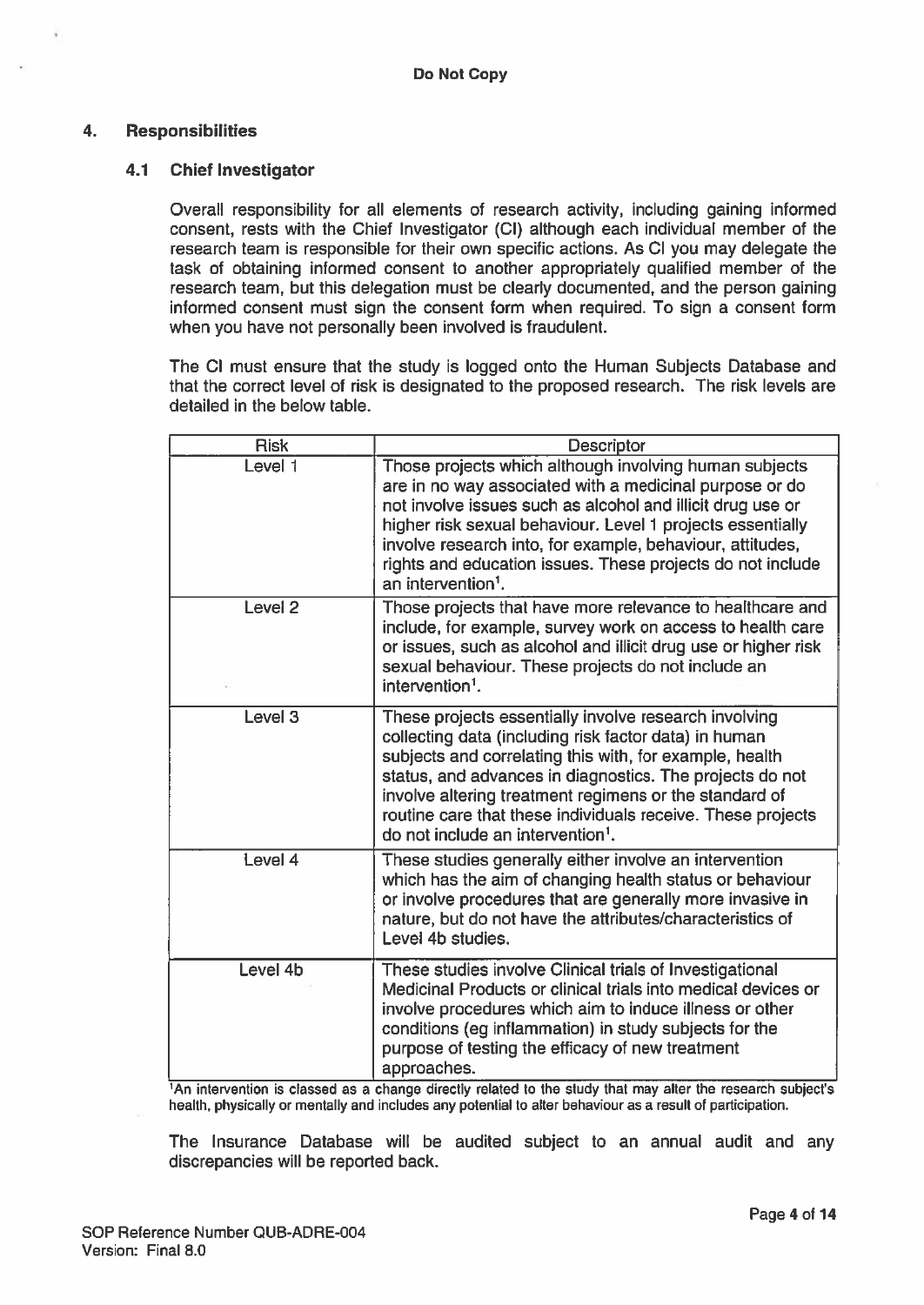#### 4.2 Investigators

The ICH GCP guideline states that "The investigator, or a person designated by the Investigator, should fully inform the subject or  $t$ .....the subject's legally acceptable representative" (ICH GOP 4.8.5) and "the written informed consent form should be signed and personally dated by the subject or by the subject's legally acceptable representative". (ICH GCP 4.8.8)

The delegation of informed consent to an appropriate, suitably qualified member of the research team should be considered on <sup>a</sup> case-by-case basis. If staff, other than the 01 are to accep<sup>t</sup> responsibility for the informed consent process, it is important that the following criteria are met by the researcher:

- They are prepared to take on the additional responsibility and are confident with seeking informed consent, in line with their professional body/organisational guidelines;
- They have <sup>a</sup> full understanding of the study, the potential risks/benefits and the associated area. This knowledge can be gained through experience and/or appropriate training. All training must be documented;
- That delegated responsibility should be documented on the log that captures each member of the study team and their individual responsibilities in the managemen<sup>t</sup> and conduct of the study. This too is signed and date by the Cl;
- The process has been reviewed and received <sup>a</sup> favourable ethical opinion by the relevant Research Ethics Committee;
- An effective communication channel is maintained between the CI who is ultimately the person responsible for the research participant's care.

When research studies involve the removal, storage or use of human tissue, the individual obtaining consent must have received suitable training as required by the Human Tissue Authority (HTA).

It is best practice for any other research personnel involved in giving information during the informed consent procedure to sign and date the informed consent form. For CITMPs, those responsible for obtaining written informed consent must have <sup>a</sup> copy of their signed and dated CVs in the Trial Master File and, must have completed the study delegation log, which is also signed and dated by the Cl.

#### 4.3 Research participants

Potential participants should understand that if they agree to take par<sup>t</sup> in research they have <sup>a</sup> duty to the researchers. In giving informed consent they are agreeing to comply with the requirements of the research. However, if at any time they are unable or unwilling to do this, they can withdraw from the research. It is important to emphasise that withdrawal from <sup>a</sup> clinical study will not compromise the quality of care they receive, although their treatment may change. For example, if the study is examining <sup>a</sup> new treatment, they may go back to receiving standard treatment.

#### 5. Procedure

## 5.1 Contents of Consent Form

The Informed Consent Form and Participants Information Sheet must be approved by an appropriate Research Ethics Committee, as outlined in SOP QUB-ADRE-003 on the ethical approval of research. The following must be on the informed consent form: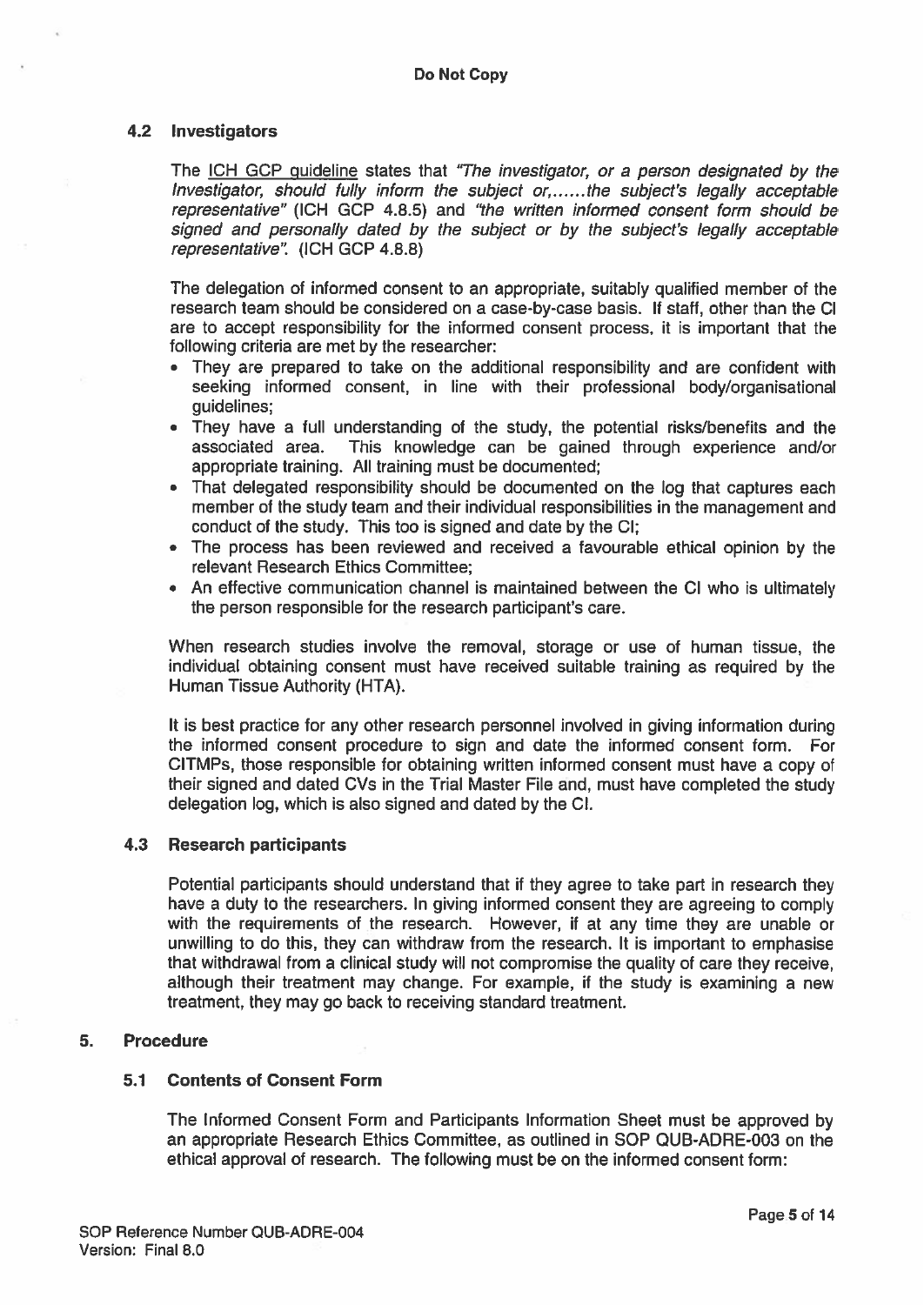- It should be printed on the appropriate headed paper, depending on the Sponsorship arrangements for the specific study;
- The correct title and version number for the study should be clearly visible and relates to the written information sheet given to the participant;
- • It should contain statements relating to the following items:
	- The participant has had the study explained to them and by whom;
	- ii The risks, benefits and alternative treatments have been discussed and all the participant's questions have been answered to their satisfaction;
	- iii Their participation is voluntary and they are free to withdraw at any time, without the loss of any treatment to which they would otherwise have been entitled to;
	- iv Their medical records may be reviewed by responsible individuals from Queen's University Belfast, regulatory authorities or from the NHS Trust and information relevant to the research retained on University premises;
	- <sup>v</sup> Sample collection and future research.

An example consent from is provided in Appendix 1.

#### 5.2 Informed Consent Process: Capable Adults

- Potential research participants should be identified and approached and given <sup>a</sup> verbal explanation of the study. Appropriate visual aids should be used, such as diagrams, to explain the study. Participants should also be provided with the up to date and approved information sheet(s) regarding the study;
- Consent is best taken in <sup>a</sup> private area, ensuring the protection of the potential participant's dignity and affording them respect. It also enables the potential participant to ask questions. Potential participants must be given the time to ask questions throughout the information process and be given adequate and appropriate answers;
- • When describing the study, the designated member of the research team should explain:
	- i Why the participant has been approached and assure them that their privacy and confidentiality will be maintained throughout the study;
	- ii The purpose of the study and any relevant background information. Where a drug trial is being undertaken the potential participant must be made aware that the trial involves research;
	- iii The approximate number of participants involved in the study;
	- iv What the procedures for the study will be i.e. the number of study visits, any blood tests/investigations, including all invasive procedures;
	- <sup>v</sup> What human tissue will be collected (if any), the amount of tissue required, how it will be used (including genetic analysis, transfer abroad or commercial research), stored and disposed of as appropriate;
	- vi The potential benefits. Where there is no intended clinical benefit the participant should be made aware of this;
	- vii The foreseen risks or inconveniences to the participant;
	- viii The alternative procedure(s) or course(s) of treatment that may be available, and importantly, the potential benefits and risks;
	- ix The availability of compensation, should something go wrong;
	- <sup>x</sup> The anticipated expenses, if any, to the participant and if there are any payments to be made;
	- xi That the person's participation is voluntary and that they may refuse to participate or withdraw, at any time, without any prejudice to them or their future care;
	- xii That the study records / participants medical records will be open to audit/monitoring by the appropriately identified persons within or on behalf of the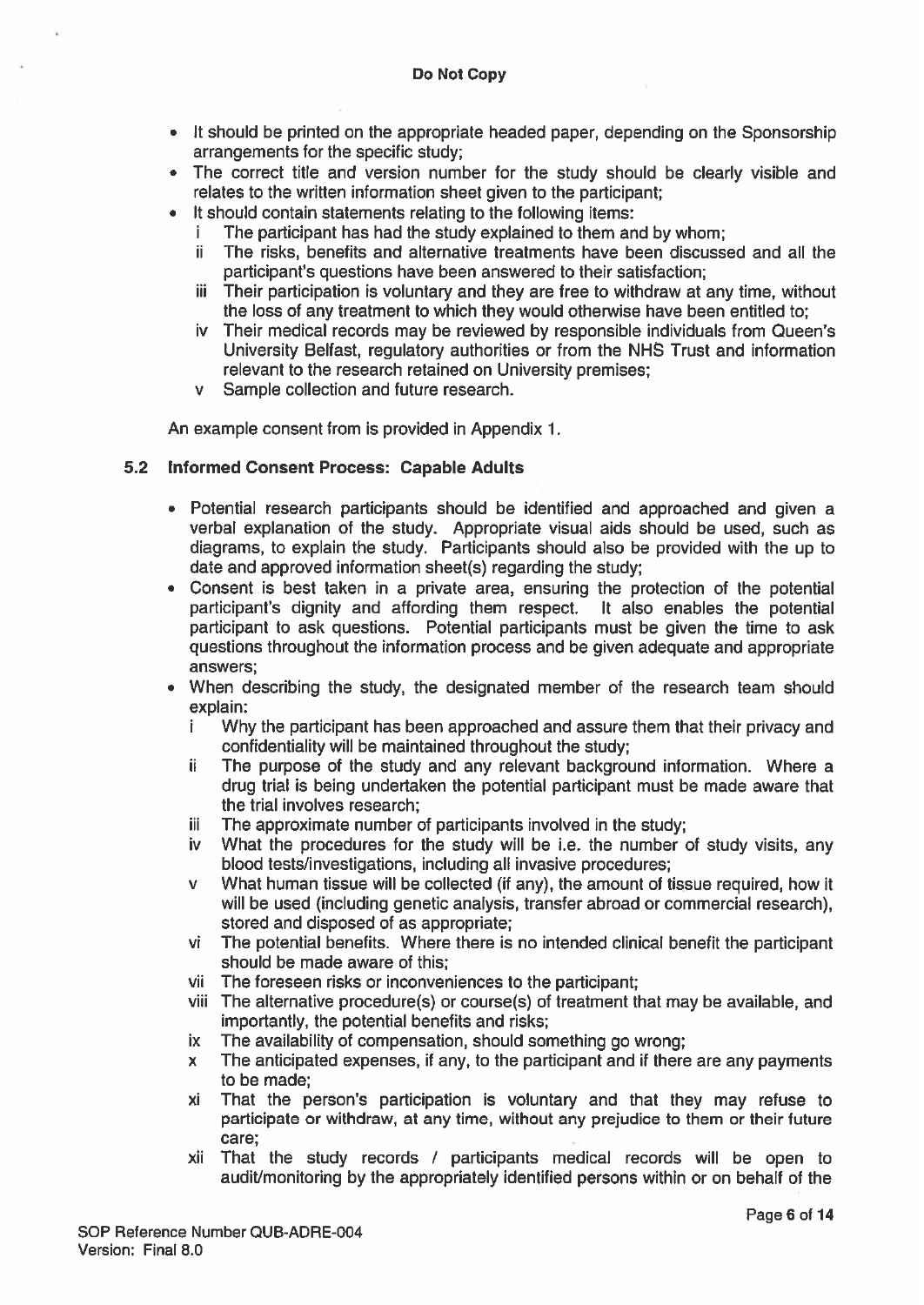Sponsor i.e. the University and/or Trust and the necessary regulatory authority(ies). This is to enable the verification of clinical trial procedures and/or data. The subject should be assured that their confidentiality will be maintained;

- xiii That giving informed consent does not necessarily mean the participant will be enrolled into the study if it is discovered they do not meet the inclusion/exclusion criteria;
- xiv Where <sup>a</sup> study is co-sponsored <sup>a</sup> copy of the signed consent form may be held by both organisations.
- When obtaining and documenting informed consent, the investigator should adhere to Good Clinical Practice (GCP) and ethical principles;
- The language used to explain the study should be as non-technical as is practical and should be understandable to the participant. In addition, an appropriate and accessible format should be used when obtaining consent;
- Before informed consent may be obtained, the investigator, or <sup>a</sup> person designated by the investigator, should provide the participant ample time and opportunity to inquire about details of the trial and decide whether or not to participate;
- No unreasonable incentives or financial inducements must be given excep<sup>t</sup> for compensation in the event of injury or loss;
- Prior to the person's participation in the trial, the written informed consent form should be signed and personally dated by them, or by the their legally acceptable representative, and by the person who conducted the informed consent discussion;
- Once all parties have signed the written informed consent form, the participant should receive <sup>a</sup> signed and dated copy, together with the information sheet and any other written information in relation to the study. For CTIMPs <sup>a</sup> copy of the consent form must be placed in the participant's medical notes and <sup>a</sup> copy kept by the study team, in the Trial Master File. For all other studies, <sup>a</sup> copy of the consent form should be maintained in the study file, as appropriate;
- The research participant should be provided with <sup>a</sup> contact point where he/she may obtain further information about the trial;
- Neither the research participant nor their legally acceptable representative should be coerced or unduly influenced to participate in the study.

# 5.3 Ongoing Consent Procedures

- The consent form and any other written information to be provided to participants should be revised whenever important new information becomes available, that may be relevant to their consent. This in turn may determine their willingness to continue participating in the study;
- The communication of this information should be documented;
- Depending on the information being imparted to <sup>a</sup> study participant, it may be appropriate for them to be re-consented to continue their involvement in the study;
- Neither the investigator, nor the trial staff, should coerce or unduly influence <sup>a</sup> participant to continue with their participation in <sup>a</sup> study;
- If <sup>a</sup> capable adult gives informed consent to take par<sup>t</sup> in <sup>a</sup> study in accordance with the conditions outlined in Section 5.2 above, and subsequently becomes unable to give informed consent by virtue of physical or mental incapacity, the consent previously given when capable remains legally valid;
- If <sup>a</sup> capable adult refused informed consent, and subsequently becomes unable to give informed consent, the refusal is legally binding. He or she cannot be entered into the trial by seeking consent from <sup>a</sup> legal representative.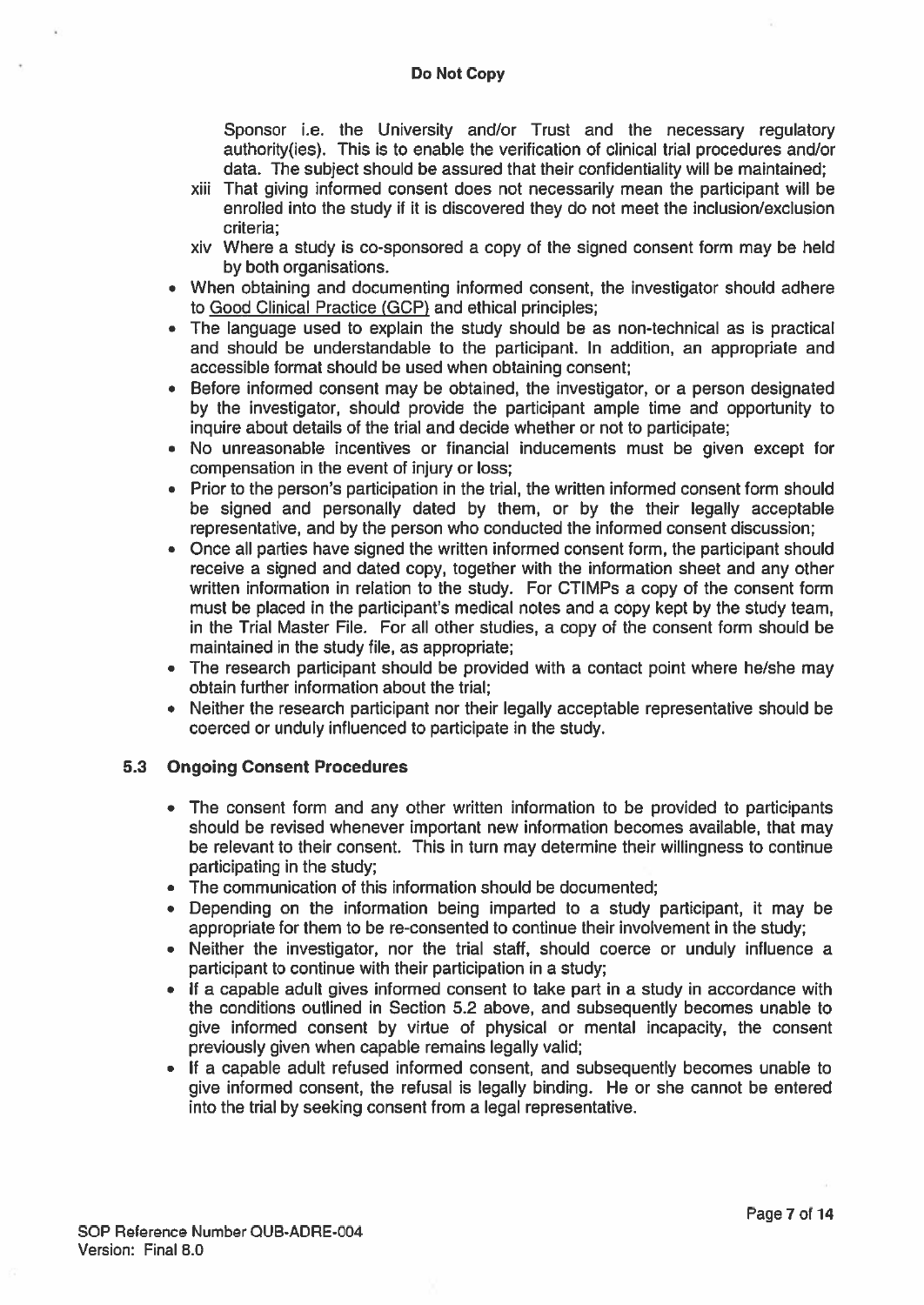# 5.4 Informed Consent of Minors and Incapacitated Adults

- Persons who are incapable of giving legal consent to clinical trials should be given special protection. Such persons may not be included in research if the same results can be obtained using persons capable of giving consent;
- Normally these persons should only be included when there are grounds for expecting that the administering of the medicinal product would be of direct benefit to the patient, thereby outweighing the risks. However, there is <sup>a</sup> need for research involving children to improve the treatment available to them;
- • The definition of <sup>a</sup> legal representative varies under the Clinical Trials Regulations, 2004, depending on whether the subject is <sup>a</sup> minor or an adult with incapacity. The legal representative must not be "a person connected with the conduct of the trial".

#### Minors

- Under the Clinical Trials Regulations, 2004, <sup>a</sup> minor is <sup>a</sup> person under the age of 16 years.
- Under the HT Act, <sup>a</sup> child is defined as <sup>a</sup> person under the age of 18 years. The Clinical Trials Regulations, 2004 definition of <sup>a</sup> minor takes precedence for clinical trials of an investigational medicinal product.
- For other research (i.e. non-clinical trial) young people aged between 16 and 18 are usually competent to give consent to treatment. If <sup>a</sup> young person under the age of 16 years, has sufficient understanding what is involved and is deemed competent of making an informed decision then he/she can give consent to take par<sup>t</sup> in the proposed research, (i.e. 'Gillick competence'1). The involvement of those with parental responsibility in the decision should be encouraged, even if the young person is deemed competent. When <sup>a</sup> child or young person is not deemed competent, parents or those with parental responsibility can consent on their behalf. The child or young person should be informed of the nature of the research in <sup>a</sup> manner appropriate to their age and their assent obtained as well. The process by which competency is determined should be documented.
- • For research involving human tissue, the HTA's Code of Practice on Consent, indicates that <sup>a</sup> young person aged between 12 and 16 years, who is able to make their own decisions can consent to the storage and use of their tissue for research purposes if they are deemed competent to do so.
- • Careful consideration must be given before proceeding with the research when there is discordance between the parent/guardian and the child/young person regarding participation.
- Researchers involved in the consent and recruitment of children and young people must have appropriate consent training.
- The minor should be given information about the study according to his/her level of understanding and from staff with experience of working with the young person.
- The Participant Information Sheet should be written in age appropriate language that the minor can understand, with different versions for different age groups. There should also be <sup>a</sup> version produced for the legally acceptable representative, as appropriate.

<sup>1</sup> Gillick competence is the term used in medical law to describe <sup>a</sup> young person's ability to make <sup>a</sup> decision regarding consent, The Gillick case (Gillick <sup>v</sup> West Norfolk and Wisbech Health Authority) determined that where <sup>a</sup> young person has sufficient understanding to enable them to fully comprehend what is proposed, he or she can consent to treatment themselves.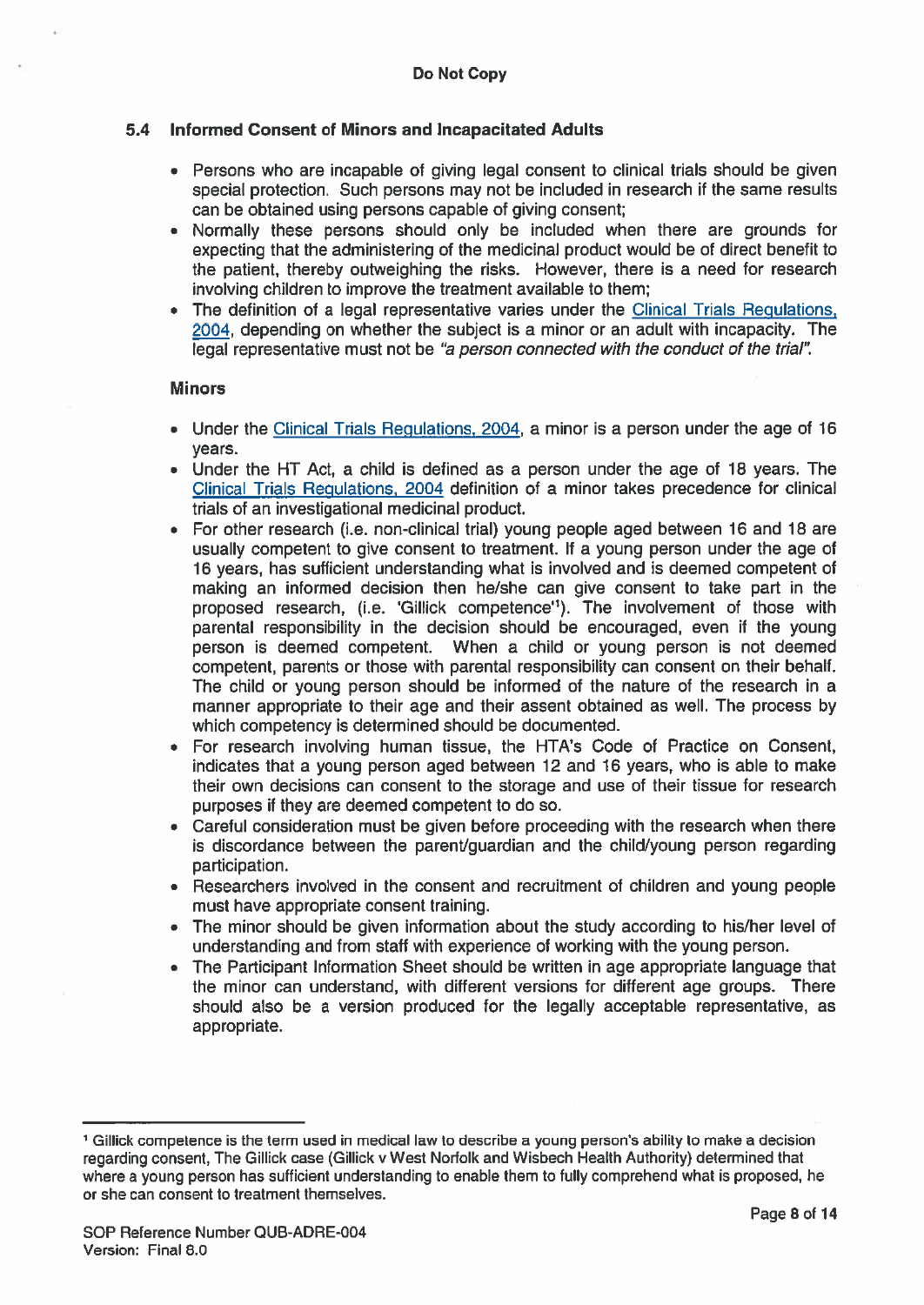# Minors - Clinical Trials

- Children represen<sup>t</sup> <sup>a</sup> vulnerable population with developmental, physiological and psychological differences from adults, which make age- and development-related research important for their benefit. Where clinical trials must be undertaken involving children, the best possible protection should be afforded to the participant.
- The consent procedure outlined in Sections 5.2 and 5.3 must be followed ensuring that the minor's legally acceptable representative is informed in the same manner as the participant, and gives their informed consent for the minor to participate. Minors may only be recruited onto <sup>a</sup> study, when it relates directly to an illness from which the young person suffers, or where the study can only be carried out on minors.
- • It is best practice to obtain the assent of the child in addition to the consent of the legally acceptable representative (i.e. parent/guardian). If the child is deemed competent to understand the research being explained, then <sup>a</sup> signature should be obtained from both the minor and the legally acceptable representative.

#### Minors — Emergency Situations

- • The Medicines for Human Use (Clinical Trials) and Blood Safety and Quality Amendment Regulations 2008 made additional provision relating to trials involving minors in emergency situations. Where the treatment to be given to <sup>a</sup> minor as par<sup>t</sup> of the trial needs to be administered urgently, time may not allow for the written consent of <sup>a</sup> person with parental responsibility or <sup>a</sup> legal representative to be obtained first. The Amendment Regulations allow for minors to be entered into <sup>a</sup> trial prior to informed consent being obtained provided that:
	- i Having regard to the nature of the trial and the particular circumstances of the case, it is necessary to take action for the purpose of the trial as <sup>a</sup> matter of urgency, but
	- ii It is not reasonably practicable to obtain informed consent prior to entering the subject, and
	- üi The action to be taken is carried out in accordance with <sup>a</sup> procedure approved by the ethics committee.
- Where <sup>a</sup> minor is recruited in an emergency situation without prior informed consent, steps must be taken to seek informed consent from <sup>a</sup> person with parental responsibility or <sup>a</sup> legal representative as soon as practicable after the initial emergency has passed. Where consent is withheld, the subject must be withdrawn from the trial.

# 5.5 Informed consent of incapacitated adults

- An incapacitated adult has been defined in the Regulations as "an adult unable by virtue of physical or mental incapacity to give informed consent". Therefore recruiting persons with dementia or psychiatric conditions should be even more restrictive. Consent should be sought, in the same process as outlined in Sections 5.2 and 5.3 of the person's legal representative, be they personal or professional;
- A personal legal representative is <sup>a</sup> person, not connected with the conduct of the trial that is suitable to act as the legal representative by virtue of their relationship with the adult, and is available and willing to do so;
- A professional legal representative is <sup>a</sup> person not connected with the conduct of the trial who is:
	- i the doctor primarily responsible for the adult's medical treatment, or
	- ii a person nominated by the relevant health care provider.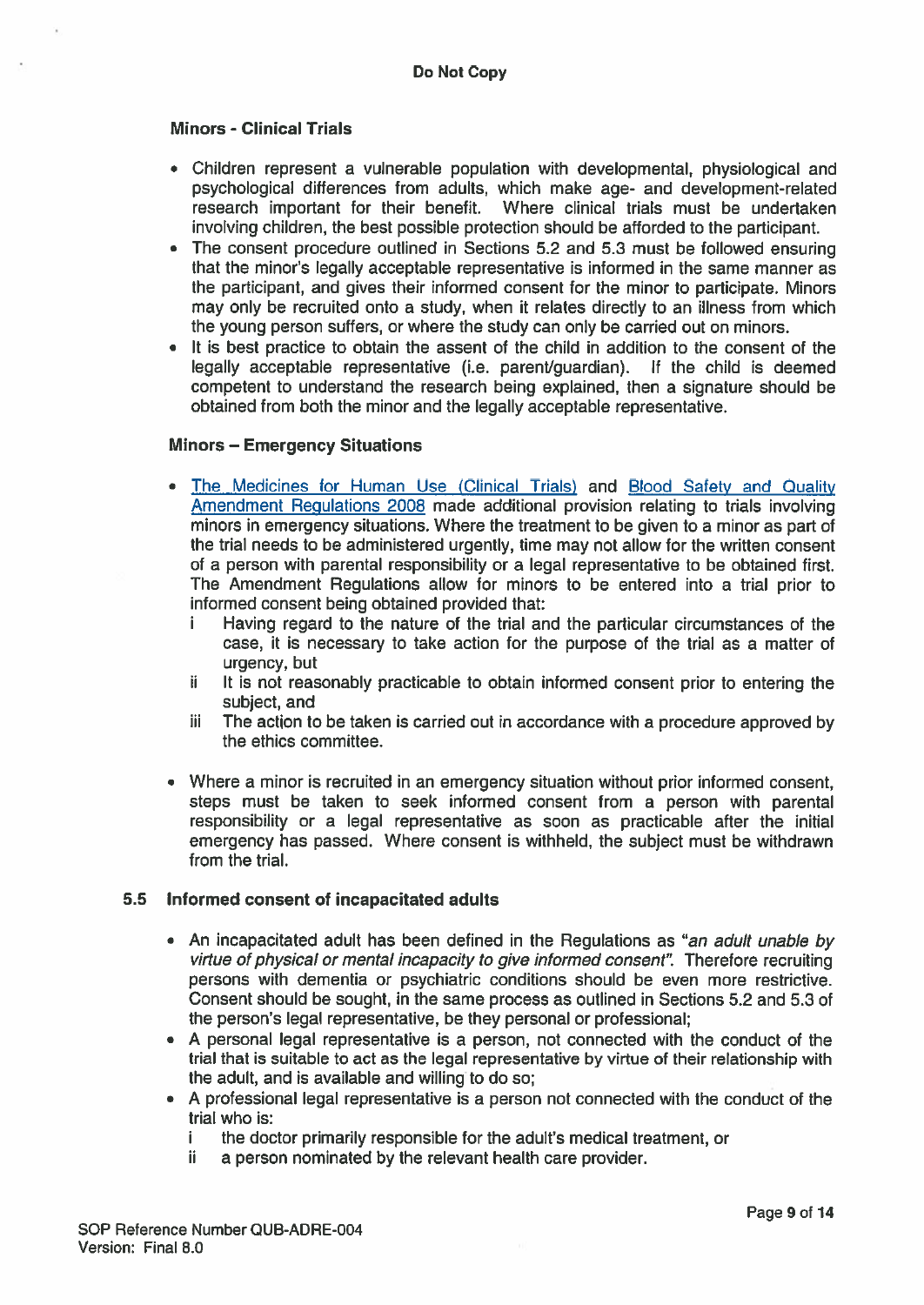A professional legal representative may be approached if no suitable personal legal representative is available.

- • Adults incapable of giving informed consent may be recruited onto <sup>a</sup> study where:
	- There are grounds to expect that administering the trial drug will produce a benefit to the subject outweighing the risks;
	- $ii$  The clinical trial is essential to validate trial data, and
	- iii The clinical trial relates directly to a life-threatening, debilitating clinical condition from which the subject suffers.
- The participant must receive information according to his/her capacity of understanding regarding the trial, its risks and its benefits. However, the decision on whether to consent to (or refuse) participation in <sup>a</sup> study must be taken by <sup>a</sup> legal representative;
- • The participant's representative must have the objectives, risk, inconveniences/discomforts and associated conditions for the study explained to them. The representative must be informed of their rights to withdraw the participant at any time, resulting in no detriment to the care or treatment for the subject. They must then give informed consent on behalf of the subject.

#### Incapacitated Adults - Emergency Situations

- The Medicines for Human Use (Clinical Trials) (Amendment No. 2) Regulations 2006 made additional provision relating to trials involving incapacitated adults in emergency situations. Where the treatment to be given to an incapacitated adult as par<sup>t</sup> of the trial needs to be administered urgently, time may not allow for the written consent of <sup>a</sup> person with legal representative to be obtained first. The amendment allows incapacitated adults to be entered into <sup>a</sup> trial prior to informed consent being obtained from <sup>a</sup> legal representative provided that:
	- i Having regard to the nature of the trial and the particular circumstances of the case, it is necessary to take action for the purpose of the trial as <sup>a</sup> matter of urgency, but
	- $ii$  It is not reasonably practicable to obtain informed consent prior to entering the subject, and
	- $i$  The action to be taken is carried out in accordance with a procedure approved by the ethics committee.
- Where an incapacitated adult is recruited in an emergency situation without prior informed consent, steps must be taken to seek informed consent from the subject (if capacity has been recovered) or from <sup>a</sup> legal representative as soon as practicable after the initial emergency has passed. Where consent is withheld, the subject must be withdrawn from the trial.

## Medical Devices

- Consent for studies of medical devices which are not covered by the Clinical Trials Regulations, 2004, will require consent to be obtained in line with the legal requirements for obtaining consent in patients without capacity in England and Wales (Mental Capacity Act 2005), and in Scotland (Adults With Incapacity (Scotland) Act 2000). Consent processes in Northern Ireland follow common law.
- • In England/Wales/NI consent must be taken from <sup>a</sup> Personal Consultee prior to inclusion or randomisation. A trained authorised staff member/researcher must provide them with <sup>a</sup> Personal Consultee Information Sheet. In the event that <sup>a</sup> Personal Consultee is not available to provide consent, then an independent doctor not involved with the patient's care may be consulted and informed about the trial by an authorised staff member/researcher and given <sup>a</sup> copy of the Information Sheet. If the independent doctor agrees, the authorised staff member/researcher may recruit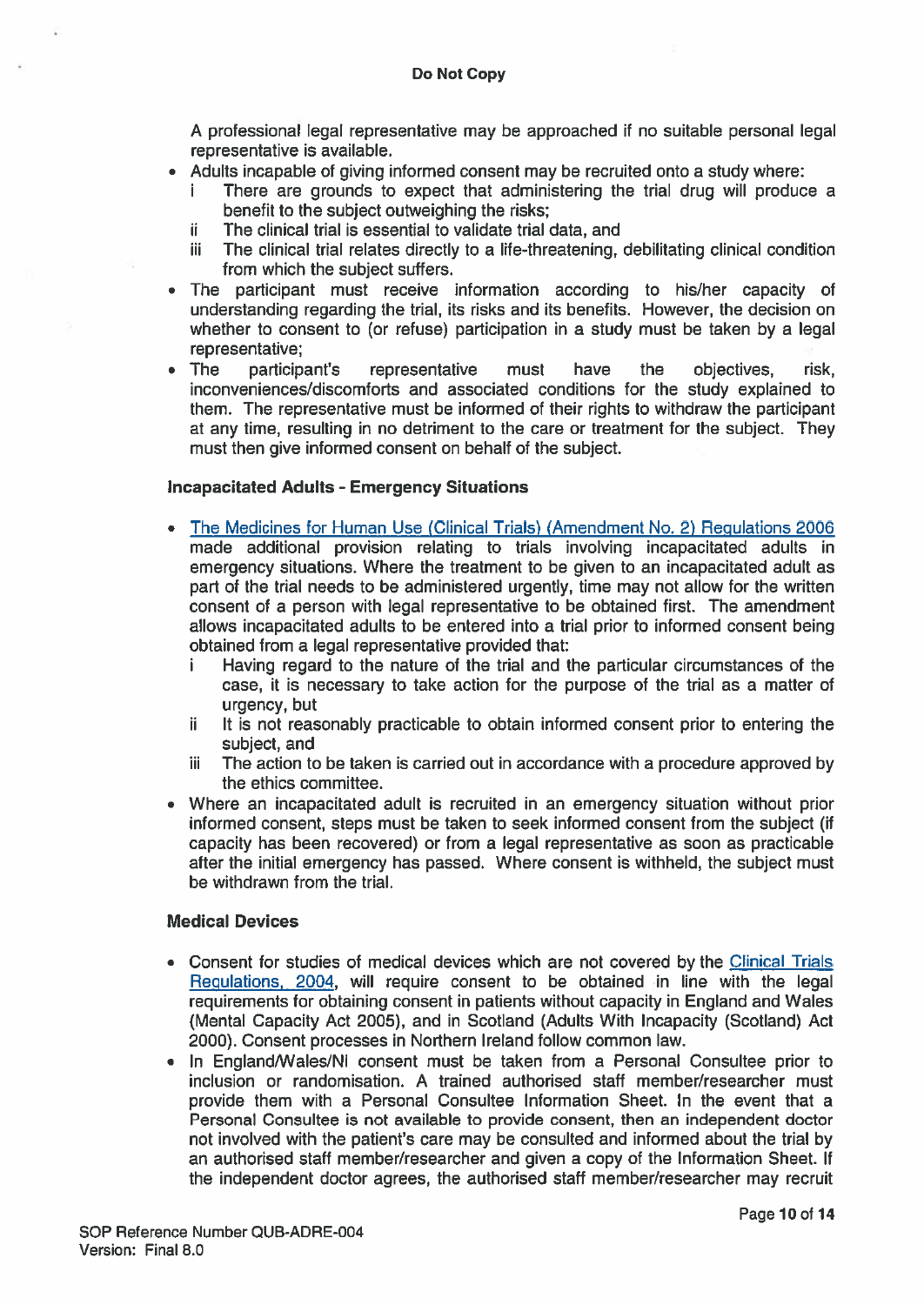the patient into the trial. In the event that <sup>a</sup> patient is randomised in the study via an independent doctor, the Personal Consultee must be informed at the earliest opportunity and consent to continue will be sought.

#### 5.6 HT Act, enduring consent and consent exceptions

The HT Act permits the seeking of enduring and generic consent to facilitate the use of human tissue in future research. Where possible the participant information sheet should inform the participant of the likely nature of the future research (eg disease states to be studied or genetic analysis) and if the tissue could be shared with other collaborators or commercial partners (within the UK and abroad). The participant should also be informed if the tissue samples will be anoymised and that any future research will be subject to ethical approval. Where enduring consent has been obtained ethical approval for future research projects may be sought from School Research Ethics Committees if appropriate. Consent forms providing enduring and generic consent must be retained for the same duration as the human tissue samples are stored under the HTA licence.

There are exceptions to consent requirements under the HT Act. Consent for research is not required if:

- The material is an 'existing holding' (i.e. collected prior to the 1st September 2006);
- The material is imported;
- The material is from a living person and the researcher is unable to identify the person and the specific research project is approved by a recognised REC (i.e. ORECNI or the equivalent statutory REC). University RECs are not considered to be recognised RECs for this purpose.

It should be noted although consent is not required for imported material, mechanisms must be in place to provide assurance that the tissue has been obtained with valid consent.

Research involving the use of previously collected tissue (or information) from which individual pas<sup>t</sup> or presen<sup>t</sup> NHS/HSC users could be identified must be approved by <sup>a</sup> recognised REC.

#### 6. References

International Conference on Harmonisation (ICH) Harmonisation Tripartite Guideline: Guideline for Good Clinical Practice E6 (Ri) (last accessed October 2014): http://www.ich.org/products/guidelines/efficacy/article/efficacy-guidelines.html

HRA; Clinical Trials Regulations — informed consent v. 301-05-08 http://www.hra.nhs.ukldocuments/201 3/09/informed-consent-in-ctimps.pdf

Declaration of Helsinki, 1996 (last accessed October 2014) http://www.wma.net/en/30publications/10policies/b3/

The Medicines for Human Use (Clinical Trials) (Amendment No. 2) Regulations 2006 The Medicines for Human Use (Clinical Trials) (Amendment No. 2) Regulations 2006

Human Tissue Authority Code of Practice 1 Consent and Code of Practice 9 Research http://www.hta.gov.uk/ (last accessed October 2014)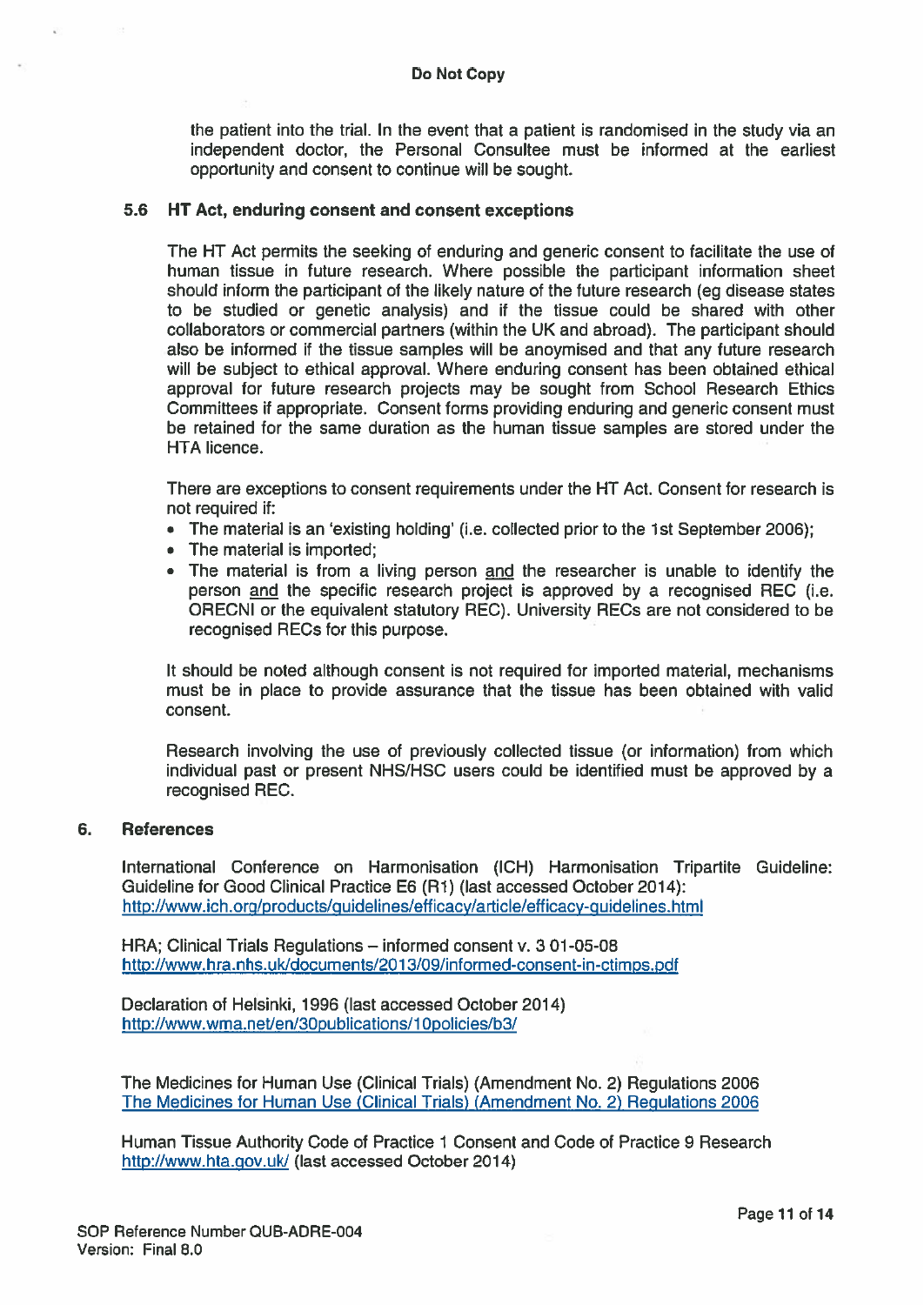# 7. Appendix

## Appendix 1 - Consent Form Template

(Consent forms may vary according to the nature of the study. The template consent form is suitable for most studies but may require alteration. Text in red or within square brackets indicates wording that should be included if appropriate for the study).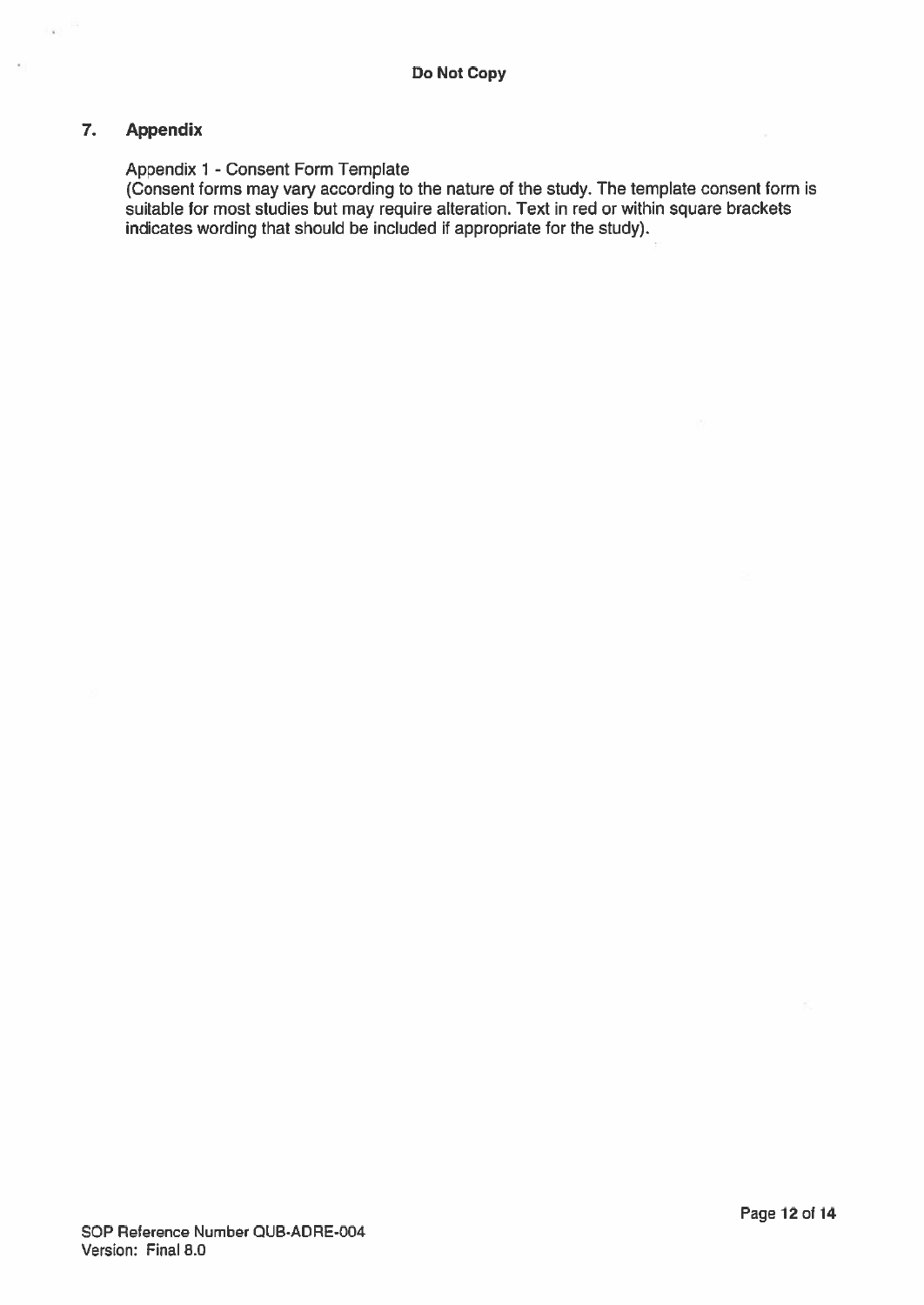# **CONFIDENTIAL**



# Participant Identification Number:

|    |                                          | Do Not Copy                                                                                                                                                                                                                                                                                                                               |                                   |
|----|------------------------------------------|-------------------------------------------------------------------------------------------------------------------------------------------------------------------------------------------------------------------------------------------------------------------------------------------------------------------------------------------|-----------------------------------|
|    |                                          | <b>CONFIDENTIAL</b>                                                                                                                                                                                                                                                                                                                       | QUB-ADRE-004<br><b>Appendix 1</b> |
|    | <b>Belfast</b>                           | <b>Queen's University</b>                                                                                                                                                                                                                                                                                                                 | <b>CONSENT FORM</b>               |
|    |                                          | <b>Participant Identification Number:</b>                                                                                                                                                                                                                                                                                                 |                                   |
|    | <b>Title of Project:</b>                 |                                                                                                                                                                                                                                                                                                                                           |                                   |
|    | <b>Chief Investigator:</b>               |                                                                                                                                                                                                                                                                                                                                           |                                   |
|    | <b>Study Number:</b>                     |                                                                                                                                                                                                                                                                                                                                           |                                   |
|    |                                          |                                                                                                                                                                                                                                                                                                                                           | <b>Please initial box</b>         |
| 1. |                                          | I confirm that I have read, or had read to me, and understand the information<br>sheet dated dd/mm/yyyy, version xx for the above study. I have had the<br>opportunity to ask questions and these have been answered fully.                                                                                                               |                                   |
| 2. | being affected.                          | I understand that my participation is voluntary and I am free to withdraw at any<br>time, without giving any reason and without my legal rights (or medical care )                                                                                                                                                                        |                                   |
| З. | the Data Protection Act 1998.            | I understand the study is being conducted by researchers from Queen's<br>University Belfast and that my personal information will be held securely on<br>University [or Trust] premises and handled in accordance with the provisions of                                                                                                  |                                   |
| 4. | to have access to this information.      | I understand that data collected as part of this study [and relevant sections of my<br>medical records) may be looked at by authorized individuals from Queen's<br>University Belfast [and] regulatory authorities [or NHS/HSC Trust] where it is<br>relevant to my taking part in this research. I give permission for these individuals |                                   |
| 5. | I agree to take part in the above study. |                                                                                                                                                                                                                                                                                                                                           |                                   |
| X. |                                          | I agree to my GP being informed of my participation in the study [and to my<br>GP/Consultant being informed of any abnormal test results).                                                                                                                                                                                                |                                   |
| Х. | identify me from any publications.       | I understand that the information I provide may be published as a report.<br>Confidentiality and anonymity will be maintained and it will not be possible to                                                                                                                                                                              |                                   |
| Х. |                                          | I understand that this study is confidential but there are limits to this<br>confidentiality. Revelations that are criminal (or in clear breach of good medical<br>practice) may require confidentiality to be broken by the researchers.                                                                                                 |                                   |

#### Please initial box

- 1. I confirm that I have read, or had read to me, and understand the information sheet dated dd/mm/yyyy, version xx for the above study. I have had the opportunity to ask questions and these have been answered fully.
- 2. I understand that my participation is voluntary and I am free to withdraw at any time, without giving any reason and without my legal rights for medical care I being affected.
- 3. I understand the study is being conducted by researchers from Queen's University Belfast and that my personal information will be held securely on University [or Trustl premises and handled in accordance with the provisions of the Data Protection Act 1998.
- 4. I understand that data collected as part of this study [and relevant sections of my medical recordsl may be looked at by authorized individuals from Queen's University Belfast [and] regulatory authorities [or NHS/HSC Trust] where it is relevant to my taking par<sup>t</sup> in this research. I give permission for these individuals to have access to this information.
- 5. I agree to take par<sup>t</sup> in the above study.
- X. <sup>I</sup> agree to my GP being informed of my participation in the study land to my GP/Consultant being informed of any abnormal test resultsl.
- X. I understand that the information I provide may be published as <sup>a</sup> report. identify me from any publications.
- X. I understand that this study is confidential but there are limits to this